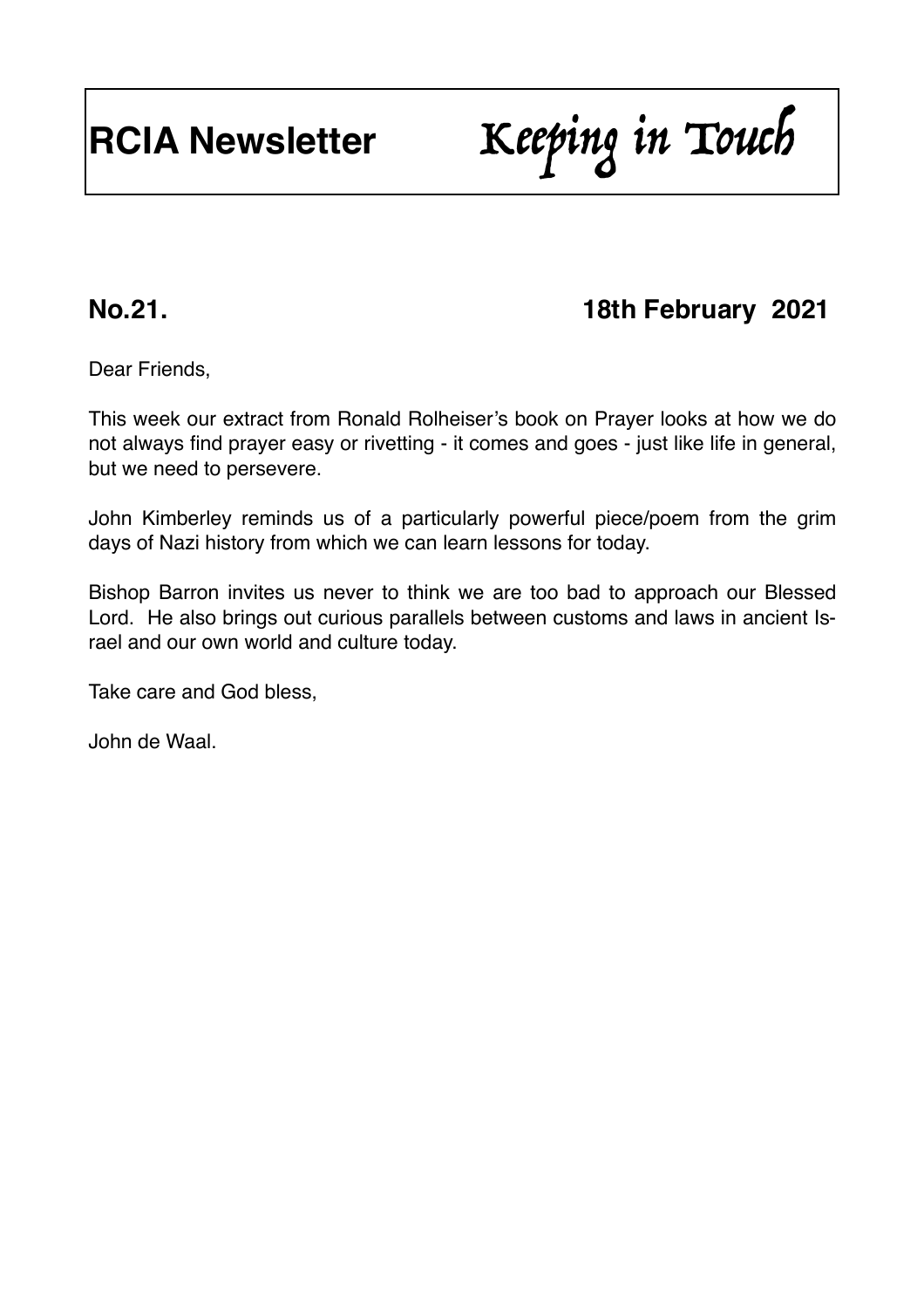#### **Struggling with boredom in Prayer. by Fr Ronald Rolheiser.**

"Prayer has a huge ebb and flow. When we try to pray, sometimes we walk on water and sometimes we sink like a stone. Sometimes we have a deep sense of God's reality and sometimes we can't even imagine that God exists. Sometimes we have deep feelings about God's goodness and love, and sometimes we feel only boredom and distraction. Sometimes our eyes fill with tears and we wish we could stay in our prayer-place forever, and sometimes our eyes wander furtively to our wristwatches to see how much time we still need to spend in prayer.

Here's an analogy that might encourage you when you are struggling with boredom and the sense that nothing meaningful is happening : I magine you have an aged mother who is confined to a nursing home. You are a dutiful child and, every night after work, for one hour, you stop and spend time with her, helping her with her evening meal, sharing the events of the day, and simply being with her as her daughter or son. I doubt that , save for a rare occasion, you will have many deeply emotive or even interesting conversations with her. On the surface your visits will seem mostly routine and dry. Most times you will talk about trivial, everyday things….Given that you are busy and preoccupied with many pressures in your own life, it is natural that you will sneak the occasional glance at your watch.

But if you persevere in these regular visits with your mother, month after month, year after year, among everyone in the whole world, you will grow to know your mother most deeply and she will grow to know you most deeply. That's because at a deep level of relationship, the real connection between us takes place below the surface of our conversations. We begin to know each other through simple presence.

Prayer is the same. If we pray faithfully every day, year in and year out, we can expect little excitement, lots of boredom, and regular temptations to look at the clock. But a bond and an intimacy will be growing under the surface : a deep, growing bond with our God."

(From : "Prayer : Our Deepest Longing, by Ronald Rolheiser).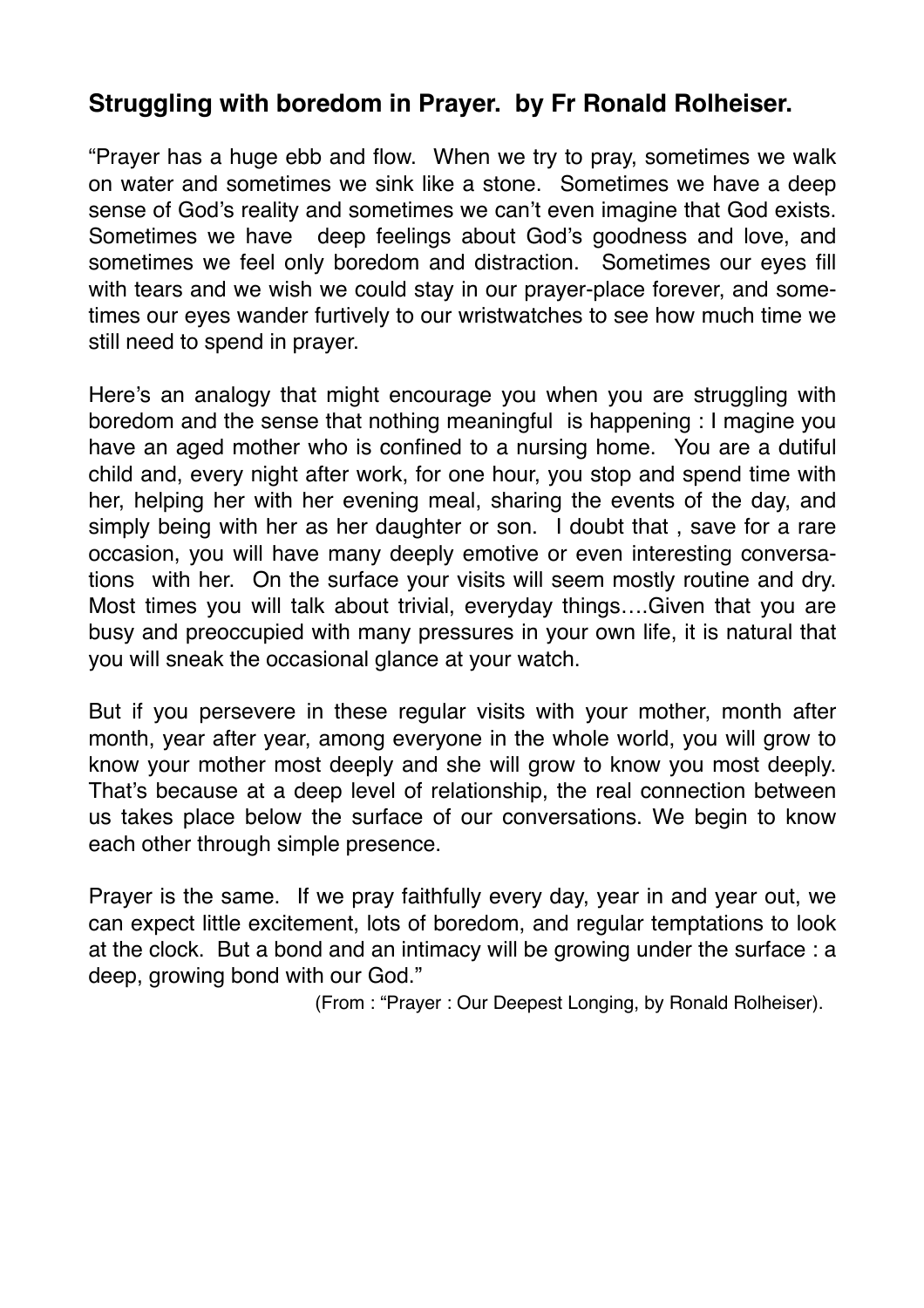#### **A Thought for the Day - or rather a Thought for Every Day! by John Kimberley.**

The other day I re-discovered the following poem. It has a powerful message which is so easy to understand and needs no explanation at all. It reminds very strongly that we have to be invloved in life and witness to the truth.

They came first for the Communists, But I didn't speak up because I wasn't a Communist. Then they came for the Jews, and I didn't speak up because I wasn't aJew. Then they came for the trade unionists, and I didn't speak up because I wasn't a trade unionist. Then they came for the Catholics, and I didn't speak up because I was a Protestant. Then they came for me, and by that time no one was left to speak up.

Pastor Martin Niemoller was born in Lippstadt, Germany and had a full life as a submarine commander in the First World War. As the title of his memoirs tells us he moved "From U-Boat to Pulpit", and from the pulpit he was outspoken in his opposition to Hitler and the Nazi Party. This led him to spending over seven years in concentration camps such as Sachsenhausen and Dachau. After the Second World War he continued as a Christian Pastor and bcame a renowned theologian.

### **Bishop Robert Barron's Sunday Sermon.**

To prepare well for this sermon you may like to look at the first reading for the 6th Sunday of the Year : Leviticus : 1-2,44-46; and St Mark's Gospel, 1:40-45. It is a moving and fascinating look at how we should never be afraid to approach Jesus to seek healing.

<https://youtu.be/Eh2otY27BCo>